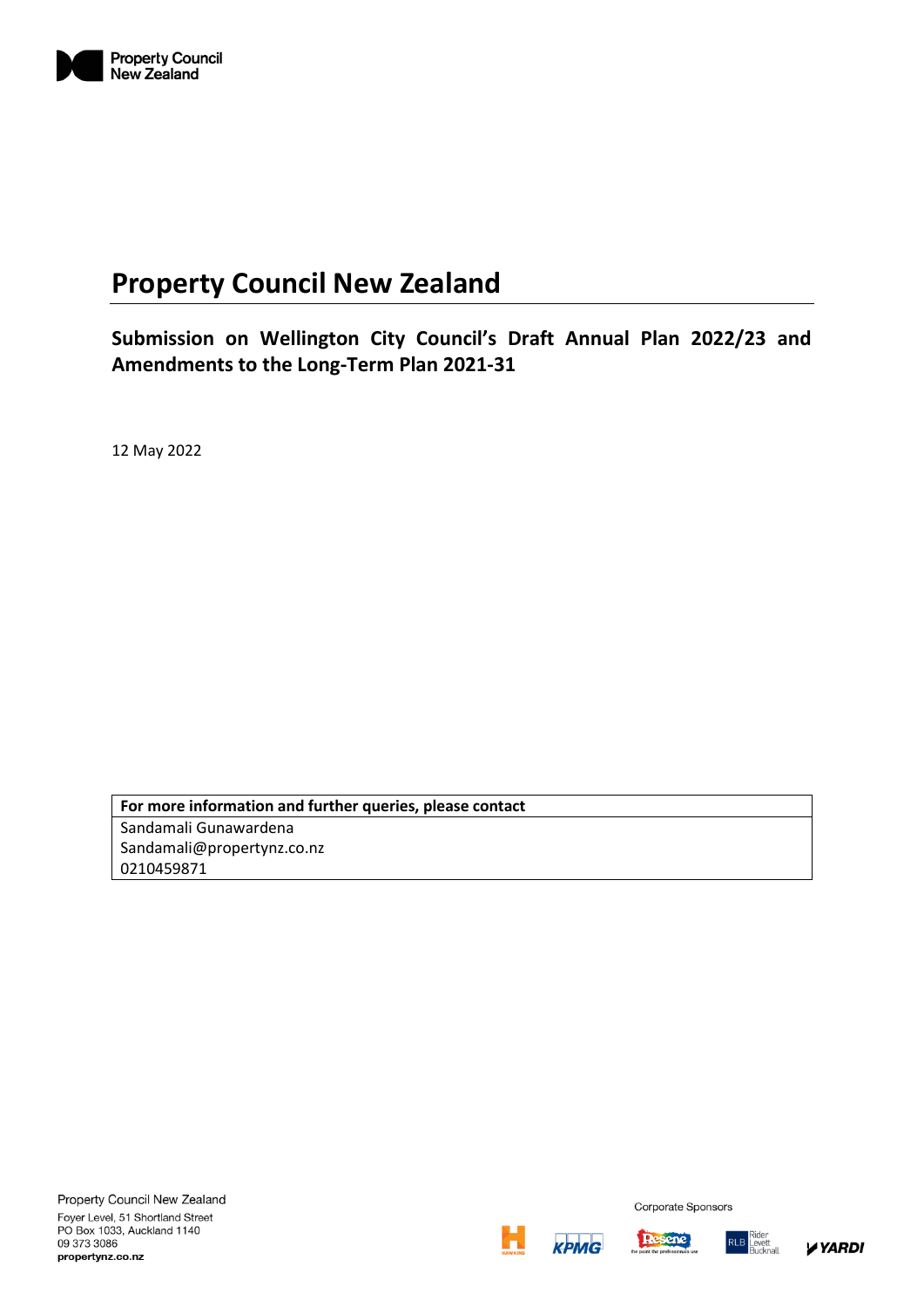

# **Wellington City Council's Draft Annual Plan 2022/23 and Amendments to the Long-Term Plan 2021-31**

#### **1. Summary**

1.1 Property Council Wellington Branch ("Property Council") welcomes the opportunity to provide feedback on Wellington City Council's Draft Annual Plan 2022/23 and Amendments to Long Term Plan 2021-31. We do not support the increase to the rating differential and make recommendations to ensure fair and equitable outcomes for the private sector.

#### **2. Recommendations**

- 2.1 At a high level, we recommend that Wellington City Council ("the Council"):
	- Does not increase the rating differential from 3.25 and 3.7; and further, commence a planned reduction in 2022/2023 of the differential until entirely removed over next three annual plans;
	- Improve their transparency as to how rates are set, provide the commercial sector with evidence that demonstrates how Council's spending will reflect the 56%/44% split and investigate reducing the general rate proportion;
	- Provide evidence that the Council have planned to immediately reduce its expenditure and review its expenditure priorities;
	- Consider alternative funding methods such as targeted rates and special purpose vehicles;
	- Explain the proposed sludge levy system impact on rates (i.e. confirm that this is a further increase in rates to all ratepayers);
	- Amend the proposed sludge levy system from the proposed 60%/40% residential/commercial ratio to a 70% /30% ratio to better reflect the current and future make-up of Wellington;
	- Consult with Property Council New Zealand and our value capture member working group when considering funding mechanisms for Let's Get Wellington Moving; and then explain how Council will pay for its share of the project costs;
	- Reject the idea of a commuter parking levy, as this will have a significant impact on businesses, individuals and Wellington city. We recommend the Council investigate alternative funding tools such as congestion charging or incentivisation of EV charging installations in commercial parking facilities;
	- Make no change to the existing Development Contributions policy until there is further policy consultation and analysis done to the proposed \$20 million Environmental and Accessibility Performance Fund working with owner developers to understand what practical implications the proposed changes could have on the sector;



Corporate Sponsors

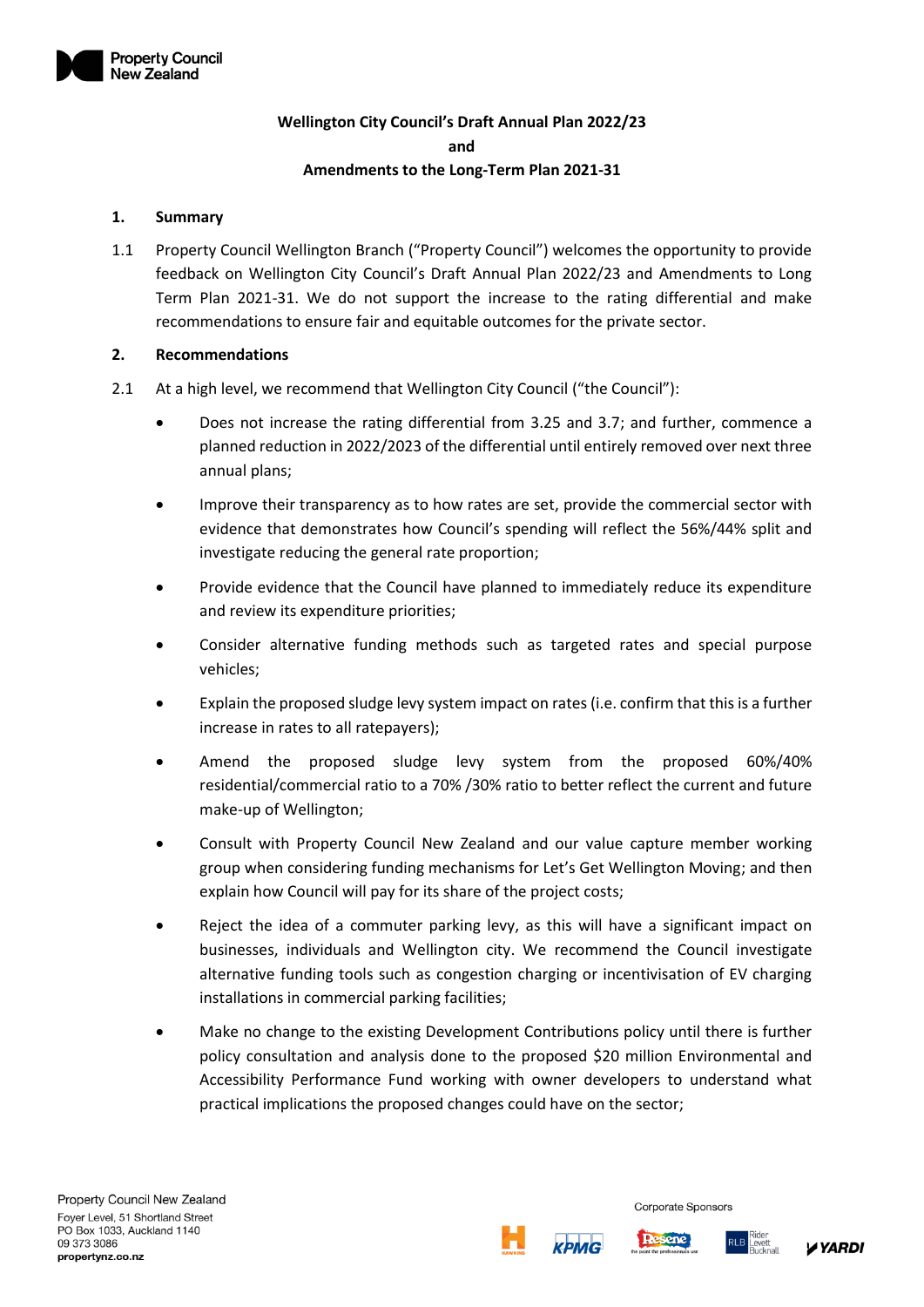

- Keep the current environmental development contribution remission until further policy consultation and analysis can occur on the proposed Environmental and Accessibility Performance Fund; and
- Provide transparent, and concise information explaining what the overall rates increases will mean for different sectors within Wellington and outline direction and indirect benefits each sector receives.

## **3. Introduction**

- 3.1. Property Council is the leading not-for-profit advocate for New Zealand's most significant industry, property. Our organisational purpose is, "Together, shaping cities where communities thrive".
- 3.2. The property sector shapes New Zealand's social, economic and environmental fabric. Property Council advocates for the creation and retention of a well-designed, functional and sustainable built environment, in order to contribute to the overall prosperity and well-being of New Zealand.
- 3.3. Property Council is the collective voice of the property industry. Property is the fourth largest industry in Wellington. There are around \$40.4 billion in property assets across Wellington, with property providing a direct contribution to GDP of \$4 billion (10 percent) and employment for 20,640 Wellington residents.
- 3.4. We connect property professionals and represent the interests of 134 Wellington based member companies across the private, public and charitable sectors.
- 3.5. This document provides Property Council's feedback on the proposed changes to [Wellington](https://www.letstalk.wellington.govt.nz/our-plan)  [City Council's Draft Annual Plan 2022/23](https://www.letstalk.wellington.govt.nz/our-plan). Comments and recommendations are provided on issues relevant to Property Council's members.

## **4. Rating Differential Increase**

4.1. We are extremely disappointed to see that the Council has proposed to increase the rating differential from 3.25 to 3.7. If adopted, this will be the highest rating differential in the country. Property Council has long opposed a rating differential and endorse the Shand's report recommendations that they should be abolished.<sup>1</sup>

## *Urban Economics Independent Report on Rating Differentials 2018*

4.2. In 2018, Property Council commissioned an independent report by Urban Economics on the response to Tauranga City Council's proposed rating differential and economic impact. The report outlined that rating differentials would result in the commercial sector paying a far greater share of rates than its share of capital value and that the commercial sector did not receive any greater level of benefit from Council expenditure to justify paying proportionately far more. The report also found that increased rating differentials would reduce investment in commercial and industrial property and found evidence in economic literature that higher rating differentials are likely to create incentives for businesses to relocate to other jurisdictions. None of these outcomes we would like to see in Wellington.



**Desene** 



<sup>1</sup>[https://ndhadeliver.natlib.govt.nz/ArcAggregator/arcView/frameView/IE12126512/ht](https://ndhadeliver.natlib.govt.nz/ArcAggregator/arcView/frameView/IE12126512/http:/www.dia.govt.nz/Agency-Independent-Inquiry-into-Local-Government-Rates-Index) tp://www.dia.govt.nz/Agen [cy-Independent-Inquiry-into-Local-Government-Rates-Index](https://ndhadeliver.natlib.govt.nz/ArcAggregator/arcView/frameView/IE12126512/http:/www.dia.govt.nz/Agency-Independent-Inquiry-into-Local-Government-Rates-Index)<br>Property Council New Zealand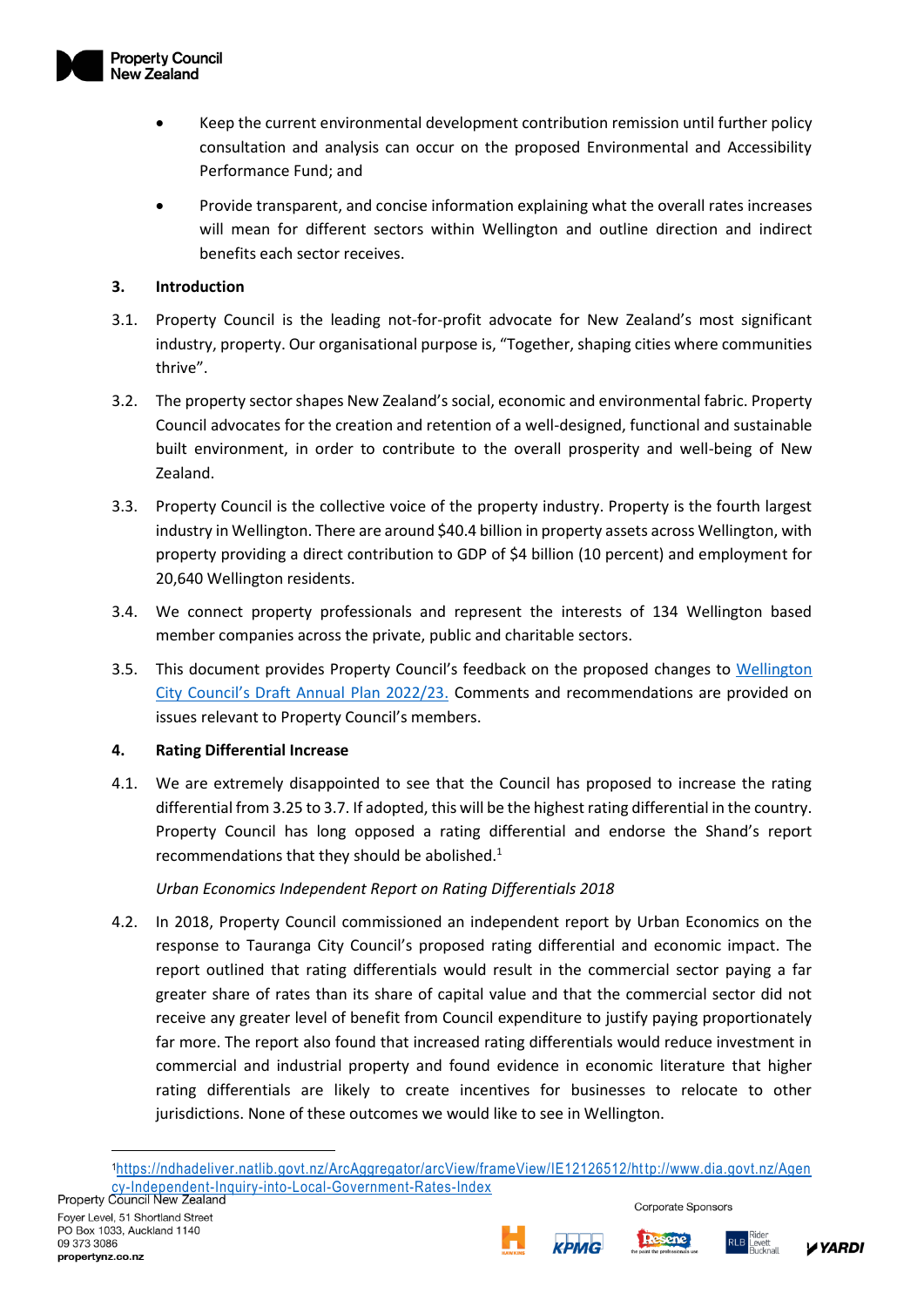4.3. The report's findings that the commercial sector pay a far greater share of rates than its share of capital value is also likely applicable to Wellington. For example, the rating differentials increase alone will transfer \$8.5m of rates from the residential sector to the commercial sector at a time when post pandemic business numbers are decreasing and residential numbers are increasing. This makes little sense for Wellington and will have adverse effects for its business sector.

## *Rating proportion*

- 4.4. The Council claims that the proposed adjustment will keep the overall increase in rates for both the commercial and residential sector, on an even level. Because residential values increase greater on average than commercial values, increasing the differential will reduce the impost on residential ratepayers relative to their increases in capital value. However, the proposal to increase the rating differential to maintain a general rate split of 56%/44% (residential/commercial) will result in the commercial sector paying much higher than its share of capital value. We ask that the Council provide the commercial sector with data illustrating the total increase in residential capital values and the total decrease in commercial capital values (along with the total capital value of residential property and commercial property) which has formed the basis on the proposed adjustment to the rating differential.
- 4.5. Rates collected from rating differentials need to show direct benefit to businesses. The additional rates that businesses pay through rating differentials should be separated and specifically allocated to projects that support the commercial sector. We strongly urge that the Council provide the commercial sector with evidence that demonstrates how Council's spending will reflect the 56%/44% split. For example, what services will the commercial sector receive as a benefit?
- 4.6. We are concerned that average commercial values in Wellington have only increased by 36% compared to 60% for residential. This highlights a wider issue in Wellington's built environment. It also raises questions that over the coming years, if commercial sector upgrades occurred and values rose higher than residential, would the rating proportion shift back towards the residential sector paying more if their house prices did not increase? Additionally, where commercial building values have increased above 36% (due to upgrades, seismic strengthening, or environmental benefits) these businesses will be faced with having to pay more than the average rates increase of 8.9%.

*Flow on effects for Wellington businesses, residents and visitors*

- 4.7. The proposed increase will have a flow-on effect on all members of the community, not only the commercial sector. Property owners will be forced to recover these costs through increased rental levels, while business owners will have no choice but to recover these costs through increased costs for products and services. It is also unclear what the additional rates are funding and whether it is beneficial to the business needs.
- 4.8. Furthermore, an increase in rates will mean that building owners may not be able to invest in improving their business, carrying out maintenance and upgrades. This will not see existing businesses nor Wellington's built environment flourish, especially in a time when people are returning to the CBD and businesses are needing to reopen to survive.

Corporate Sponsors

kpMG



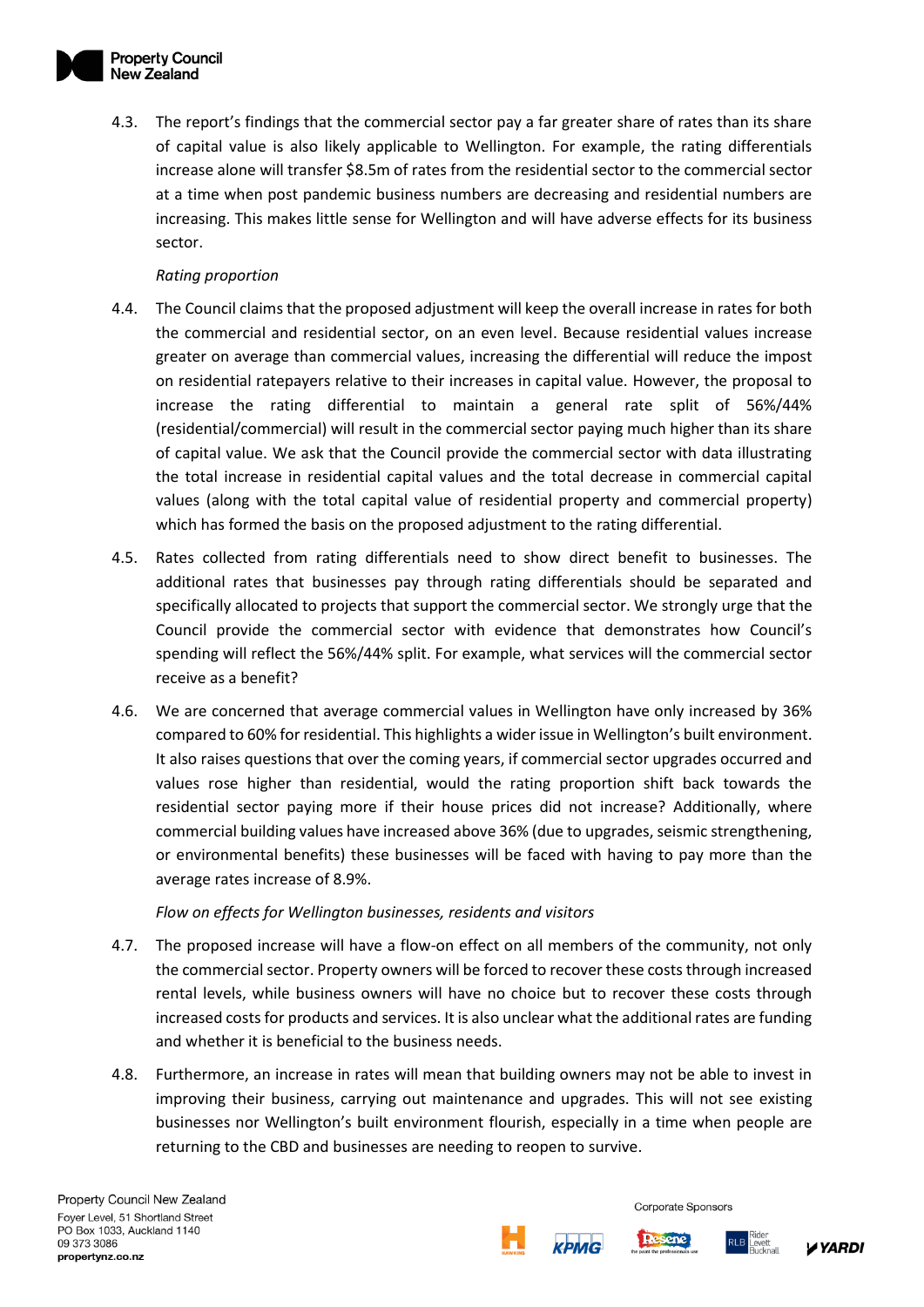

#### *Property Council Member Survey*

- 4.9. Following a survey from our members, 85% opposed the increase to the rating differential while the remainder were split between agreed and neutral (See **Attachment A**). Many felt that businesses have already been disproportionately affected by the current proportional rating split and continual rate increases for the commercial sector. An increase to the rating differential will only further exacerbate this inequity.
- 4.10. It is important that both the commercial sector and residential sector pay a fair proportion of the total rates take, as it is often that the level of commercial rates paid is disproportionate to the level of services rendered.
- 4.11. Member comments highlighted that with COVID-19 lockdowns and working from home, many commercial spaces have been sparsely occupied. We find it very difficult to understand how the Council can justify the rating differential increase during these conditions.
- 4.12. To put it in perspective, the below example of a commercial property with a similar CV from one member property in Auckland and one in Wellington. The below information highlights that the Wellington property pays approximately 3.2 times the equivalent rate in Auckland (based on 2021 rates). Of interest, if the commercial property in Wellington converted to residential apartments, the rates bill would reduce to \$82,824.

| <b>Destination</b> | CV           | Rates        |
|--------------------|--------------|--------------|
| Auckland           | \$15,250,000 | \$80,364.18  |
| Wellington         | \$16,250,000 | \$262,410.00 |

4.13. The above example illustrates the significant cost of doing business in Wellington. Continual increases on the commercial sector runs an imminent risk of driving away the private sector (in particularly head offices) to relocate their offices and/or establish hybrid or digital offices post COVID-19. The Council needs to understand that this risk will become a reality due to the financial pressures and cost of doing business in Wellington.

## *Rating solutions*

- 4.14. We recommend decreasing the percentage split of the total general rates. As discussed above, the current percentage split is 44% commercial and 56% residential ratepayers. This is much higher than in other cities in New Zealand. For example, Auckland businesses currently pay 31.33%, with this eventually dropping to 25.8% as their analysis showed that their previous rating split was inequitable.
- 4.15. Similarly, we do not believe that Wellington's proposed percentage split of general rates is equitable. The Council has not investigated the general rating split and what specific benefits the commercial sector receives. This is particularly important to assess as we are within the post-recovery period of COVID-19 with the city still months or years away from worker capacity.
- 4.16. We support the use of transparent, beneficial pays funding models for local government. Examples of these models include targeted rates, user-pays and special purpose vehicles. These alternative models meet the legislative principles of transparency and objectivity for funding local government set out in both the *Local Government Act 2002* and *Local Governing (Rating)*

Corporate Sponsors



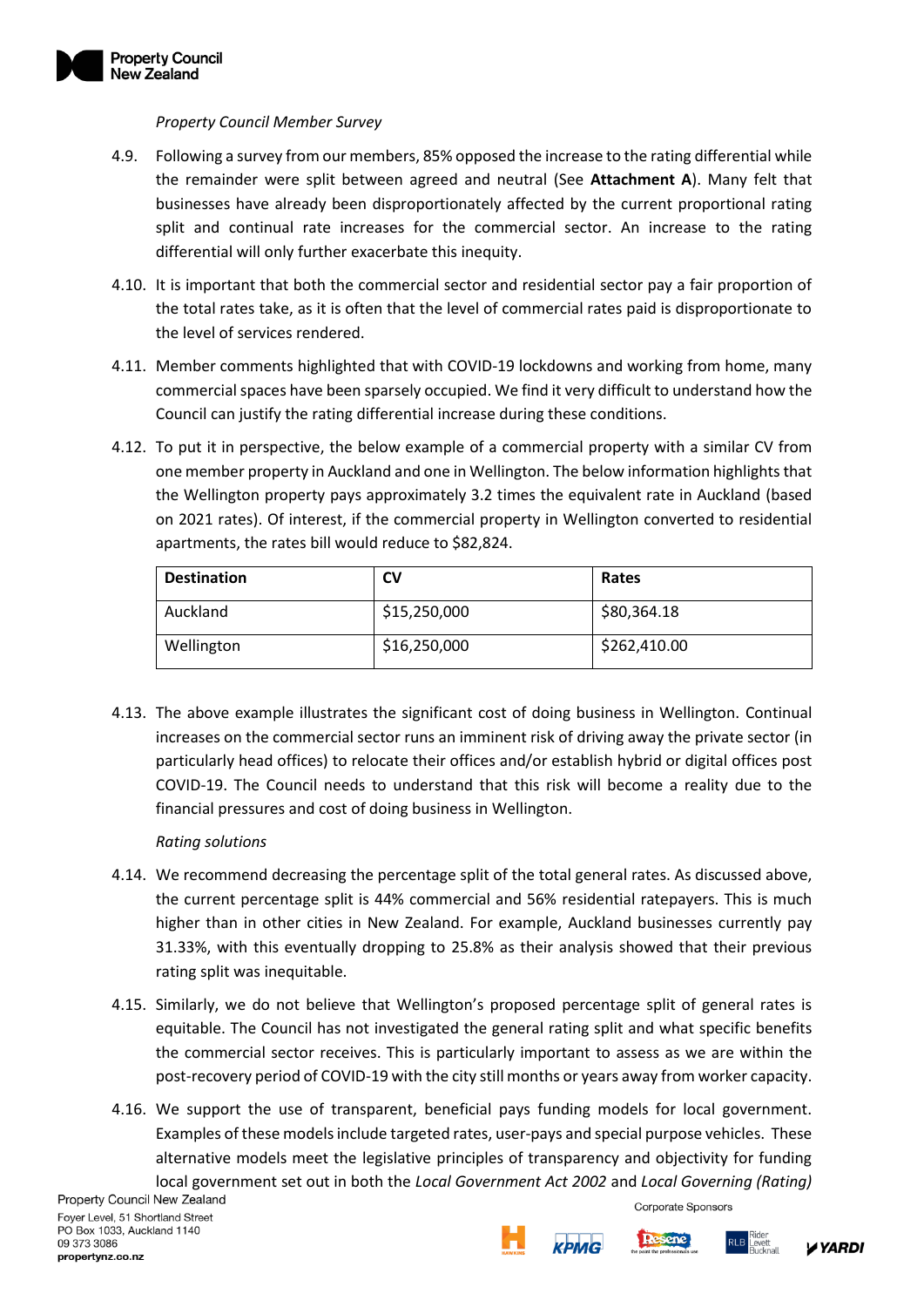

*Act 2002.* Our approach is also consistent with the recommendation of the New Zealand Productivity Commission that local government should adopt a more transparent approach to rating tools and other funding sources<sup>2</sup>.

4.17. We firmly believe that increasing the rating differential will have a notably negative effect on efforts to revitalise the Wellington CBD as a vibrant place to live, work and do business. We therefore recommend that the Council end the disproportionate and inequitable use of commercial rating differentials and make use of other funding options.

*Cumulative rates and fee increases in Wellington*

- 4.18. In the current climate, the commercial sector is not only facing the impact of COVID-19, but an increased multitude of costs. The cumulative impact these costs may result in a number of businesses declining, even after moving to the Orange alert level.
- 4.19. The below list is an example of some proposed costs increases and fees in Wellington:
	- Wellington City Council's proposed Annual Plan rates increase of 8.9%;
	- Wellington City Council's proposed Annual Plan rating differential increase from 3.2 to 3.7;
	- Wellington City Council's proposed Sludge minimisation facility rates levy;
	- Wellington City Council's increase in development contribution levies;
	- Future of the Southern Landfill (depending on option);
	- Wellington City Council's increase in encroachment fees;
	- Wellington City Council investigating a commuter parking levy of up to \$2,500 per annum per car park;
	- Unknown funding mechanisms associated with Let's Get Wellington Moving;
	- Greater Wellington Regional Council's proposal to increase rates differentials on a yearly basis;
	- Greater Wellington Regional Council's proposal to remove the uniform annual general charge which shifts more of the rating burden onto the commercial sector; and
	- The removal of the public transport differential from the Greater Wellington Regional Council's Revenue and Financing Policy to annualised adjustments via the Funding Impact Statements in the 2022/23 Annual Plan.
- 4.20. All these various proposals are creating an uncertain and challenging post COVID-19 environment for the commercial sector in Wellington. We urge that the Council provide more clear and concise information explaining what the overall rates increases will mean for different sectors within Wellington.

#### *Sludge Minimisation Facility Rates Levy*

4.21. It is also important to note that not all rates will be included in the 8.9% rates increase. For example, the sludge minimisation facility rates levy is not included and when applied on top of







<sup>2</sup>Local government funding and financing. Retrieved from [https://www.productivity.govt.nz/inquiries/local](https://www.productivity.govt.nz/inquiries/local-government-funding-and-financing/)[government-funding-and-financing/](https://www.productivity.govt.nz/inquiries/local-government-funding-and-financing/)<br>Property Council New Zealand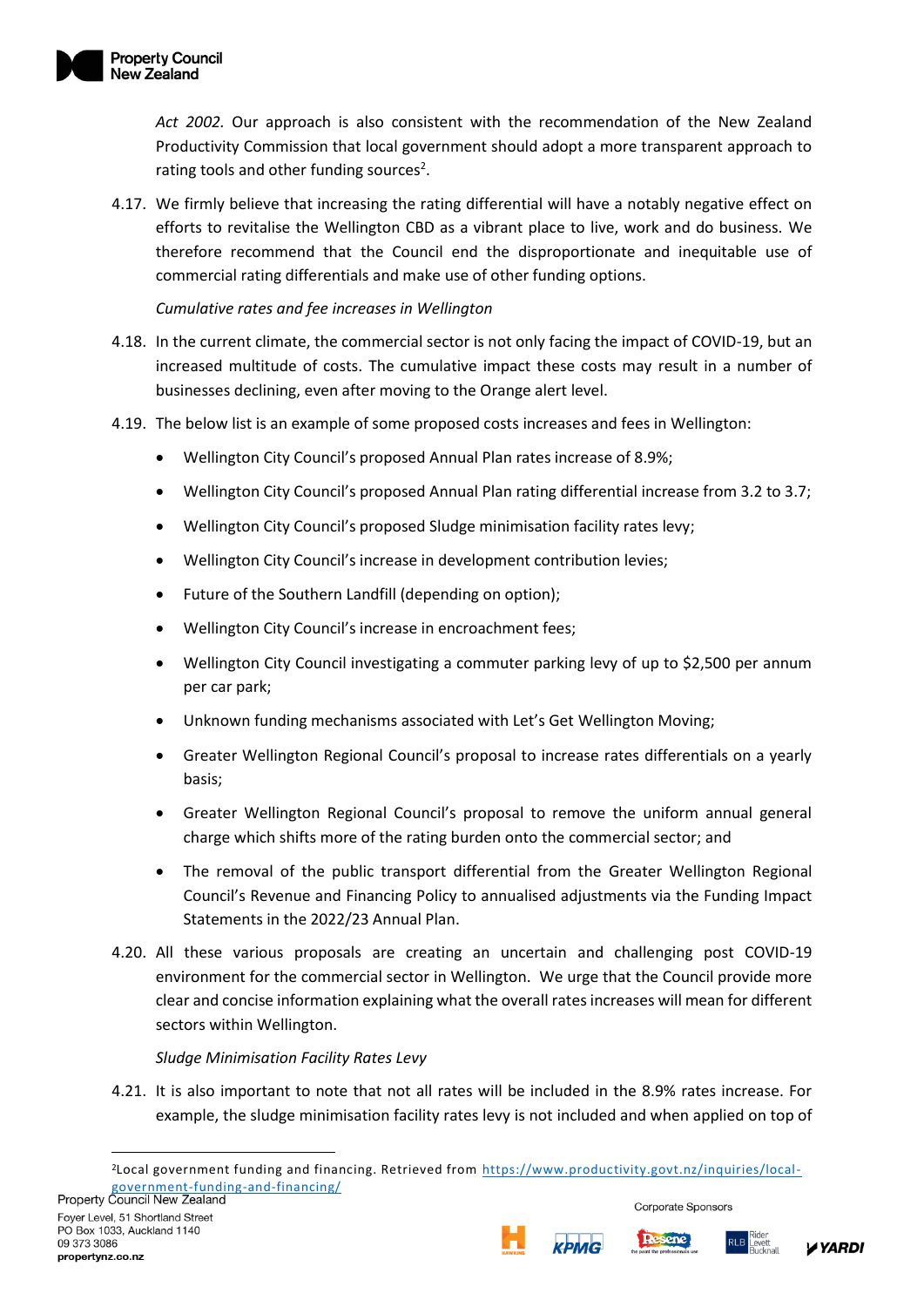

the 8.9% rates increase, it will push the total rates figure higher than 9%. This is of real concern and will not result in the rejuvenation of Wellington's CBD.

4.22. We are working with the Council on the Sludge Minimisation Waste fund and recommend amending the proposed ratio from a 60%/40% (residential/commercial) split to a 70%/30%. This amendment to the proposed Sludge Minimisation Waste fund ratio would transfer 62 cents per week onto the average residential CV of \$1.4m and significantly help the commercial sector reduce the additional costs they face as a sector.

## **5. Carparks**

## *Commuter Parking Levy*

- 5.1. We are aware that the Let's Get Wellington team are investigating the introduction of a commuter parking levy of up to \$2,500 per year.
- 5.2. We do not support a commuter parking levy as it will have a significant impact on businesses and will disincentivise business and working population coming into Wellington city. There are many loopholes in introducing commuter parking levies. For example, this will directly result in offices turning their car parks into storage units and encouraging working from home resulting in a less vibrant Wellington City. We recommend that the Council reject the commuter parking levy and instead investigate alternative funding tools such as congestion charging.
- 5.3. There has been no presented evidence to support a business case for the introduction of a car parking levy with carbon neutrality been signalled by Let's Get Wellington Moving as the core driver behind this proposal. We strongly encourage the Council to consider that private vehicle use and shared vehicle schemes such as Mevo will continue to require car parking within the city. Property Council support the aims to decarbonise but do not believe these aims will be achieved through introduction of a levy. Instead we implore the Council to better support the actions of many of our property owner members to convert their car parks to EV enabled car parks and provide sufficient time to enable property owners to create the fuelling stations of the future for EV's within the city's commercial buildings.
- 5.4. Property Council is currently investigating value capture with our members. Our findings will help inform central and local government on alternative value capture models alongside international best practice examples. We urge the Council to reach out to us to be involved in our discussions and investigate value capture and other alternative funding mechanisms, outside of the commuter car parking levy.

## *Removing carparks*

5.5. Wellington City Council are in the process of removing approximately 1500 of Wellington's 3300 metered carparks. The impact of this is very damaging to businesses and will see large and longterm impacts on the Wellington economy. In a time where we should be supporting businesses return to a sense of normality under the Orange alert level, this is will only drive away business from the CBD. With reliable and future public transport options still decades away, the reliance on private vehicles and therefore car parks, will still occur.





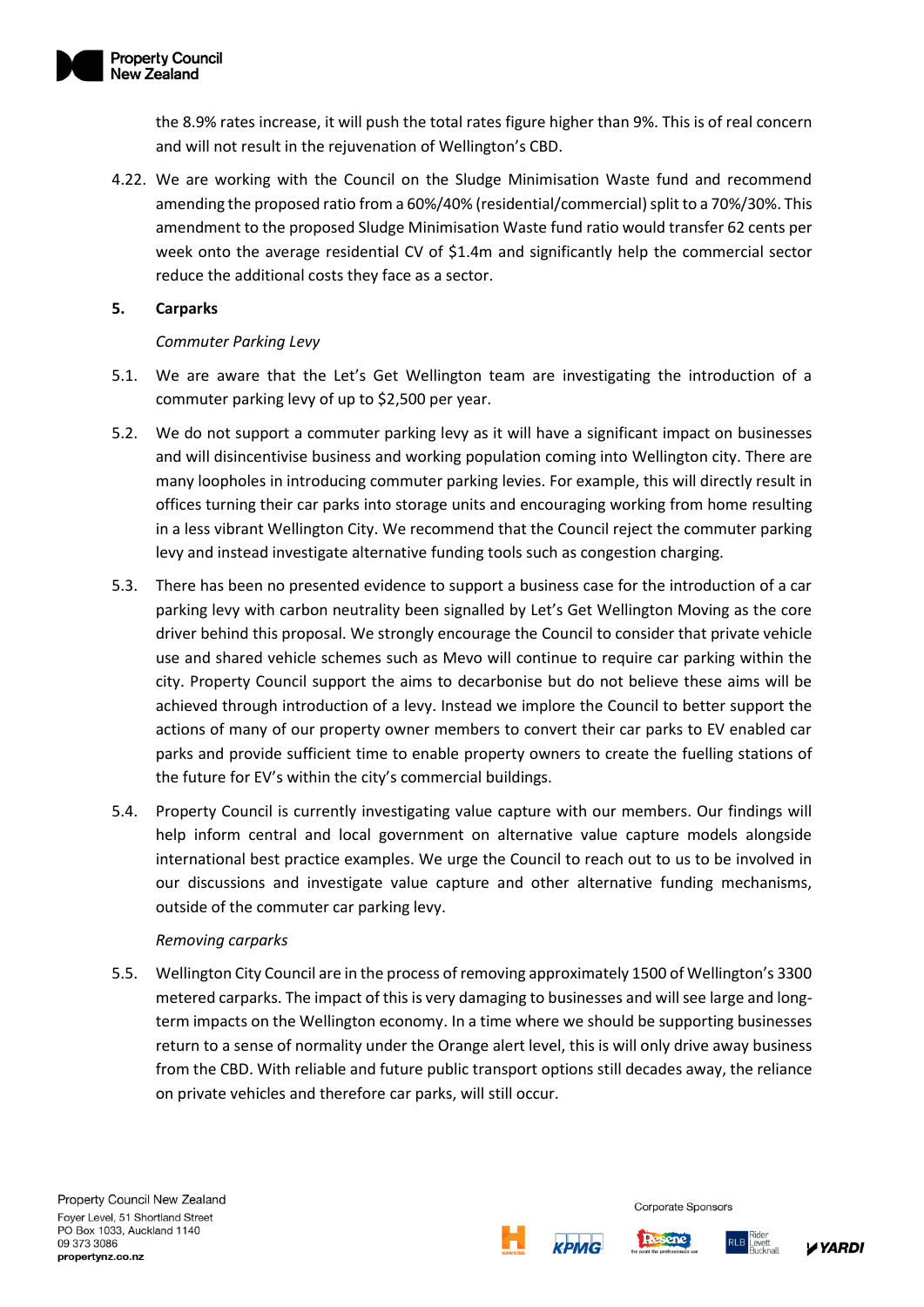

# **6. Environmental and Accessibility Performance Fund and removal of the Development Contribution remission**

- 6.1. We note that the Council plans to establish a \$20 million Environmental and Accessibility Performance Fund that provides financial support to encourage the development of environmentally sustainable and/or universally accessible buildings in Wellington. We recommend that Wellington City Council engage with owner developers to understand how this fund will encourage the development of such buildings and compare this to the current development contribution remission approach. At the end of the day, if the current remission is not broken, then why fix it?
- 6.2. The week prior to the Annual Plan submission being due, we attended a Wellington City Council workshop on the Environmental and Accessibility Performance Fund. Stakeholders raised concerns around the lack of detail, the amount of the fund and the proposed assessment criteria.
- 6.3. We note that this sort of engagement should have been done prior to a policy within the Annual Plan being developed, as any recommended monetary changes (I.e., an increase or decrease to the proposed fund) will directly affect general rates within the Annual Plan. It is inconceivable that consultation was left this late in the picture.
- 6.4. Furthermore, stakeholders raised concerns as to the discretionary aspect of the fund being paid out once a project is completed (compared to the simpler approach of a remission upfront). Clarity is needed as to whether the proposed fund would be enough, and whether it would be a 'first-in-first-serve' approach to funding. Lastly stakeholders were concerned that if standards change overtime and the fund is granted at the end of the project, a development that takes several years and were eligible upfront, could see its reversal if standards increased before the project was completed. We recommend no change is made until further policy consultation and analysis can occur.

## **7. Seismic Strengthening**

7.1. We support investment in earthquake strengthening of buildings in Wellington including the Town Hall, St James Theatre and Tākina: Wellington Convention and Exhibition Centre. In saying that, we urge that the Council be careful on which projects it decides to invest in. For example, we are disappointed to see that the Central Library is in the second stage of preparations for refurbishing the existing building when demolishing the building and starting from scratch would have been a better use of capital. Going forward, we ask that the Council provide ratepayers with ample opportunity for consultation and feedback on these projects.

#### **8. Conclusion**

- 8.1. We strongly oppose the increase to the rating differential and support the Council investigating alternative funding mechanisms. The increase will have negative outcomes for Wellington's private sector especially in a time where we should be supporting businesses bring back life to the CBD. We recommend the proportional split is analysed as to what is a fair rating proportion between the residential and commercial sectors.
- 8.2. Property Council members invest, own, and develop property in Wellington. We wish to thank the Council for meeting with us as well as the opportunity to submit on the draft Annual Plan

Property Council New Zealand Fover Level, 51 Shortland Street PO Box 1033, Auckland 1140 09 373 3086 propertynz.co.nz

**KPMG** 





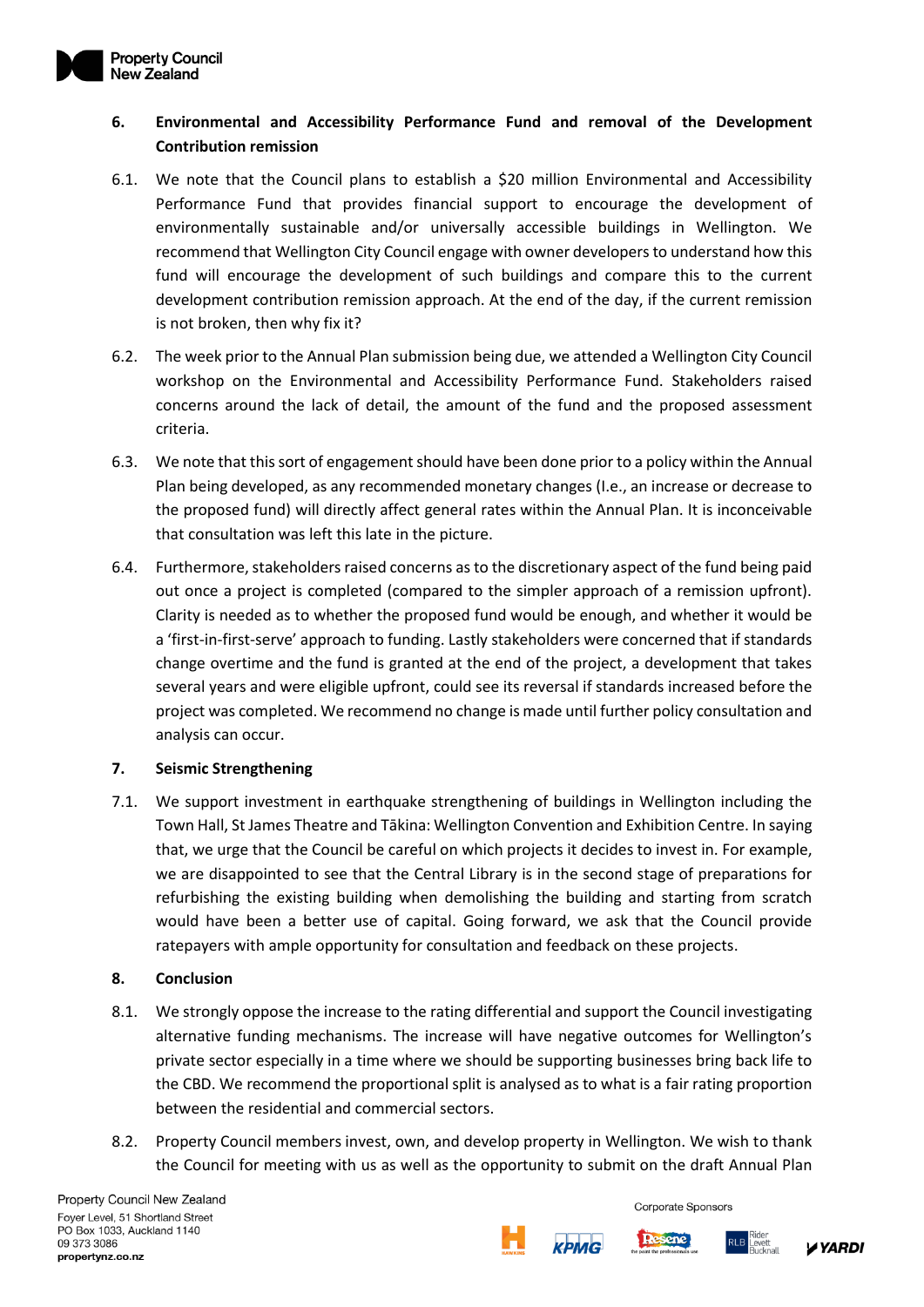

2022/23 and Amendments to the Long-Term Plan 2021/31. This gives our members a chance to have their say in the future of our city. We also wish to be heard in support of our submission.

8.3. Any further enquires do not hesitate to contact Sandamali Gunawardena, Advocacy Advisor, via email: [sandamali@propertynz.co.nz](mailto:sandamali@propertynz.co.nz) or cell: 0210459871.

Yours Sincerely,

Gerard Earl Wellington Committee Chair Property Council New Zealand







**RLB** 

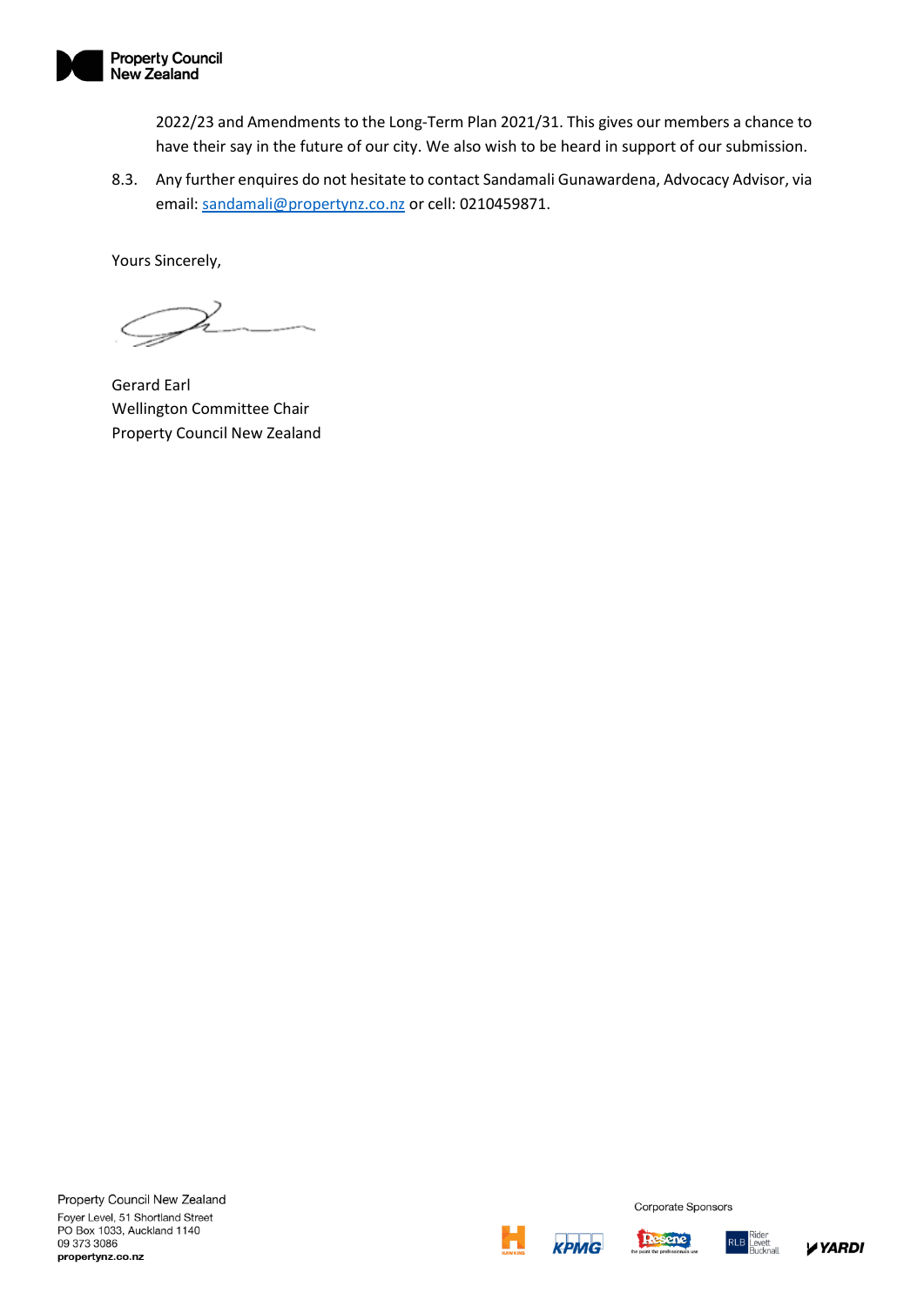

## **Attachment A**:

PCNZ Survey - Wellington City Council's proposed rates increases 2022.



Please indicate which membership category do you belong to:

Please select the categories below that best describe your company's core business:



Property Council New Zealand

Foyer Level, 51 Shortland Street PO Box 1033, Auckland 1140 09 373 3086 propertynz.co.nz



Corporate Sponsors

\ De

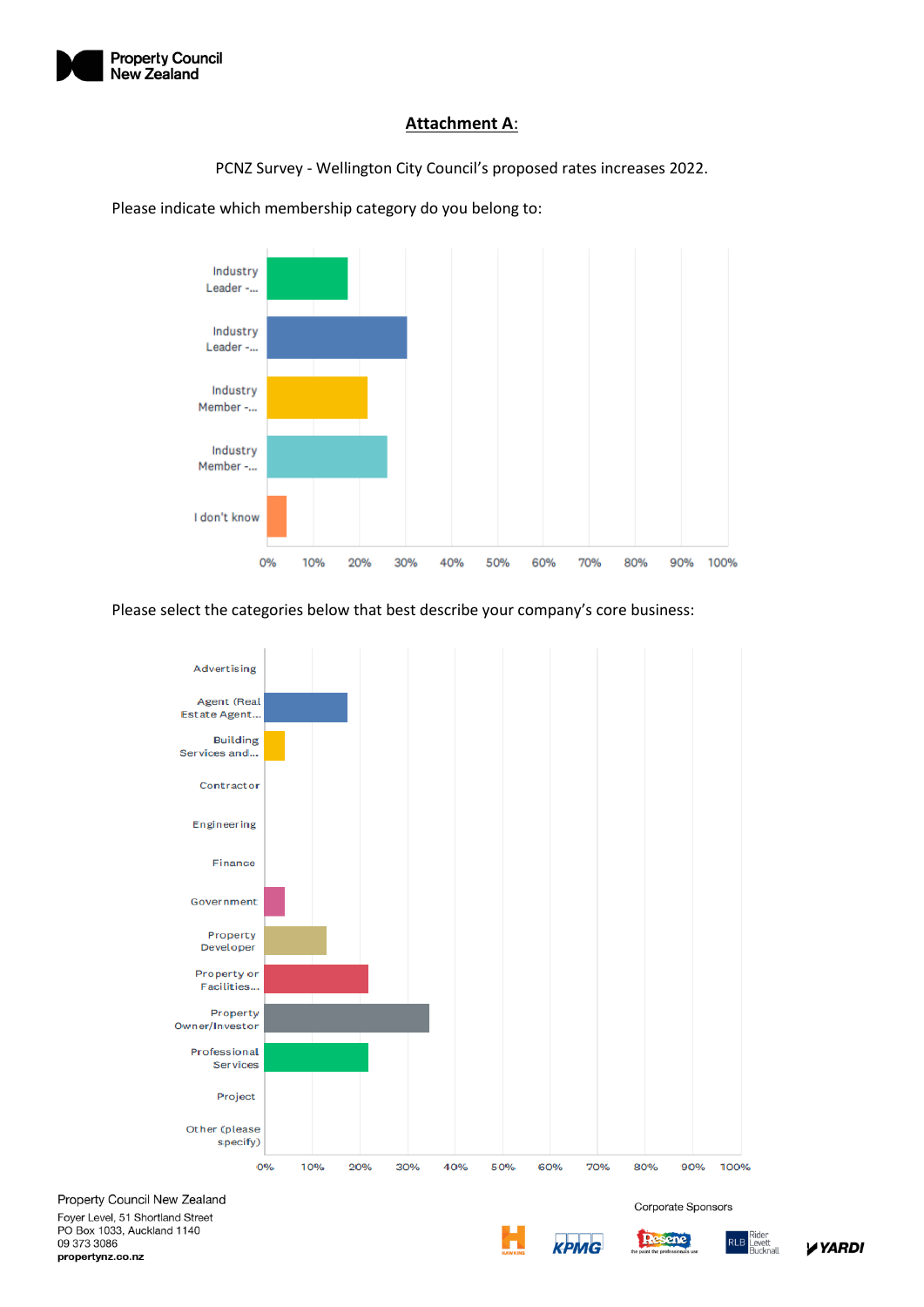

Wellington City Council funds rates from residents (those living in Wellington) and commercial property owners (those who have retail, offices, industrial warehouses (etc) in Wellington). Wellington's split between residents and commercial buildings owners is 56%/44%. In comparison, places like Auckland and Christchurch have the commercial sector pay approximately 30% of general rates. Do you support or oppose Wellington's rating proportional split between residential and commercial building owners of 56% residential and 44% commercial?



Wellington City Council are proposing to increase their rating differential from 1:3.25 to 1:3.70. This means for every \$1 that a resident pays, the commercial sector will pay \$3.70 (for an equivalent property value). Do you support or oppose WCC's proposal to increase the rating differential?



крмG



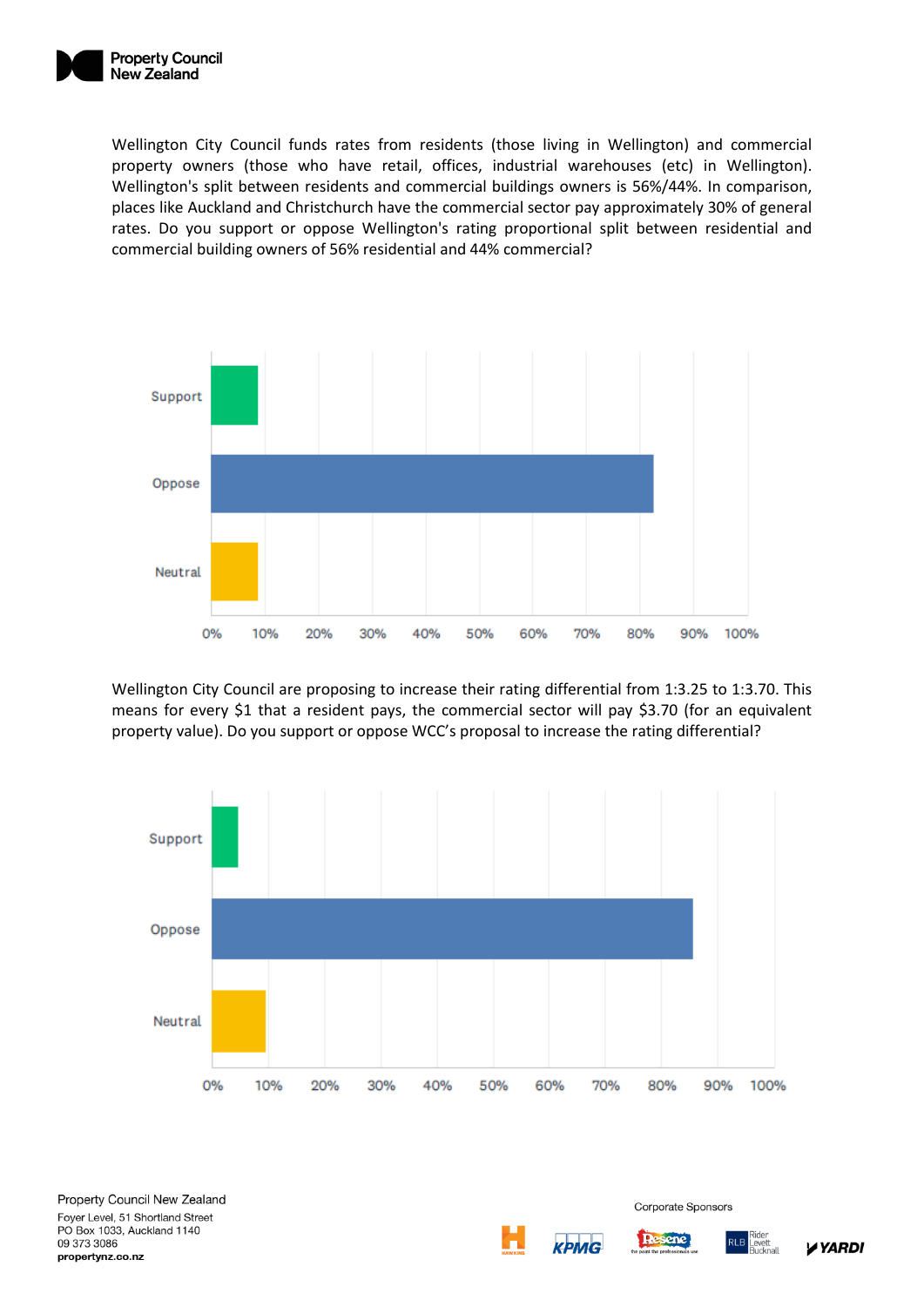

What are the likely outcomes you foresee if the Council increases the commercial rating differential from \$3.25 to \$3.70?



If the Council increases the rating differential from \$3.25 to \$3.70, as a property developer you will most likely…





Corporate Sponsors

RLB

\ De

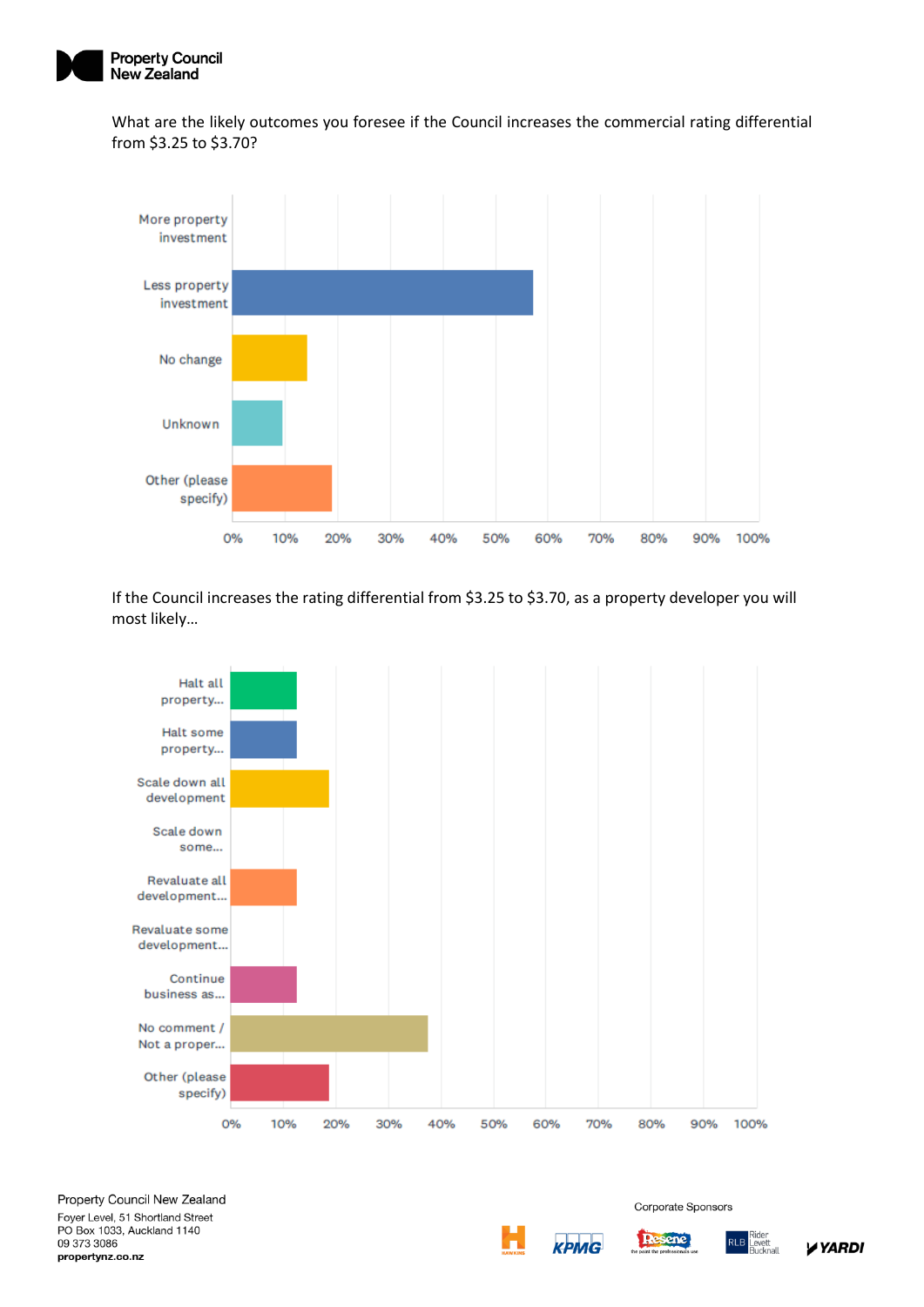

The Annual Plan proposal sees the average residential rates and commercial rates increase by 8.9%. What effects do you think rates increases will have on Wellington's property sector?







Resene

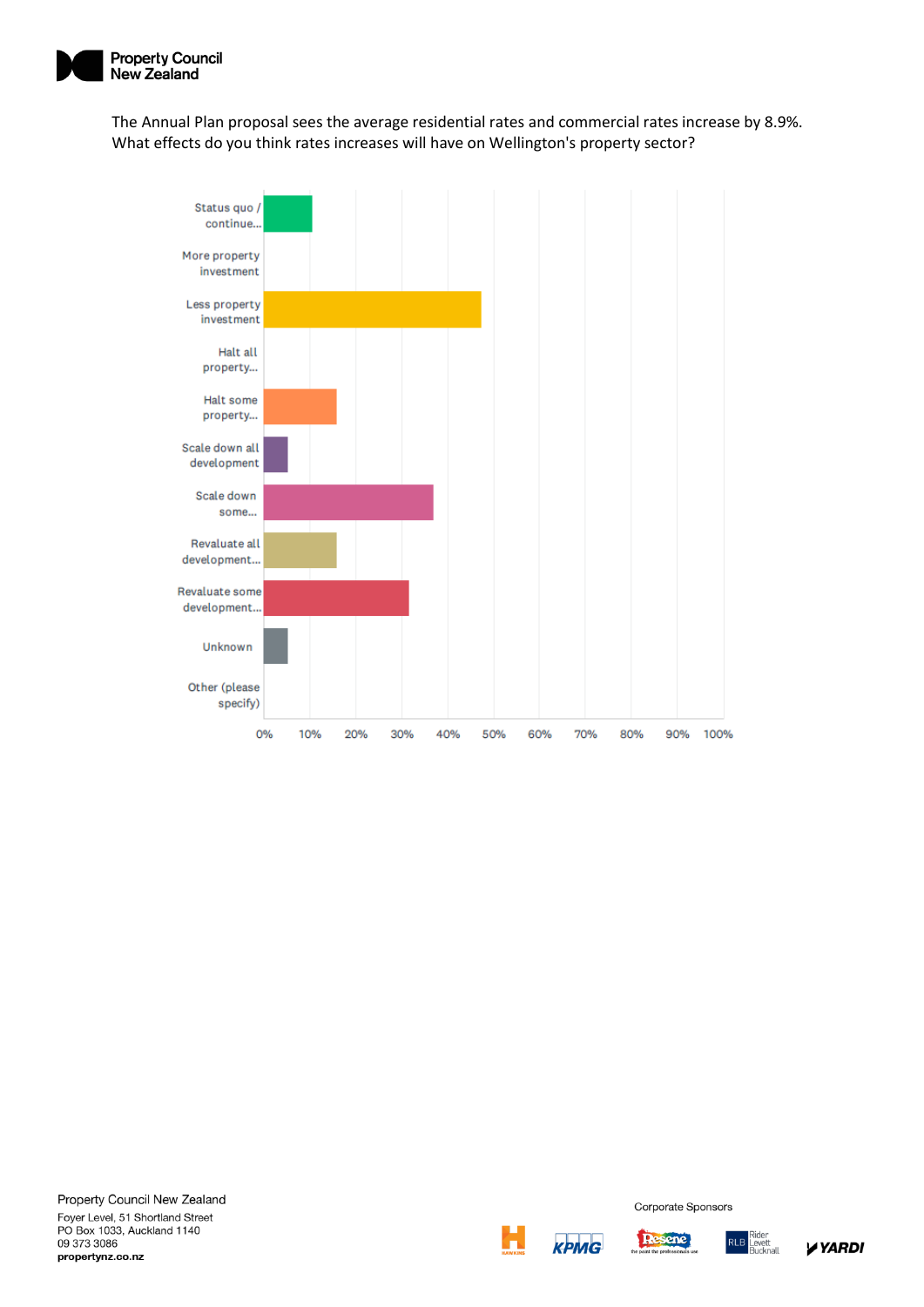

The Council are proposing a sludge minimisation facility rates levy. The proposal is for the suggested levy to be based on Capital Values and a proposed cost split of 60% residential ratepayers and 40% commercial ratepayers. The year one costing estimates are below. Do you support the proposed cost split?

|             | Capital Value    | Low      | High     |
|-------------|------------------|----------|----------|
| Residential | <b>CV \$750k</b> | \$75.49  | \$104.49 |
|             | <b>CV \$875k</b> | \$88.07  | \$121.90 |
|             | <b>CV \$1m</b>   | \$100.65 | \$139.31 |
|             | <b>CV \$2m</b>   | \$201.31 | \$278.63 |

|            | Capital Value     | Low        | High        |
|------------|-------------------|------------|-------------|
|            | <b>CV \$1m</b>    | \$327.49   | \$453.27    |
|            | <b>CV \$2m</b>    | \$654.98   | \$906.53    |
| Commercial | <b>CV \$2.75m</b> | \$900.60   | \$1,246.48  |
|            | <b>CV \$5m</b>    | \$1,637.45 | \$2,266.33  |
|            | <b>CV \$10m</b>   | \$3,274.91 | \$4,532.66  |
|            | <b>CV \$25m</b>   | \$8,252.77 | \$11,422.31 |



Property Council New Zealand Foyer Level, 51 Shortland Street PO Box 1033, Auckland 1140 09 373 3086 propertynz.co.nz



Corporate Sponsors

**RLB** 

**Resene**